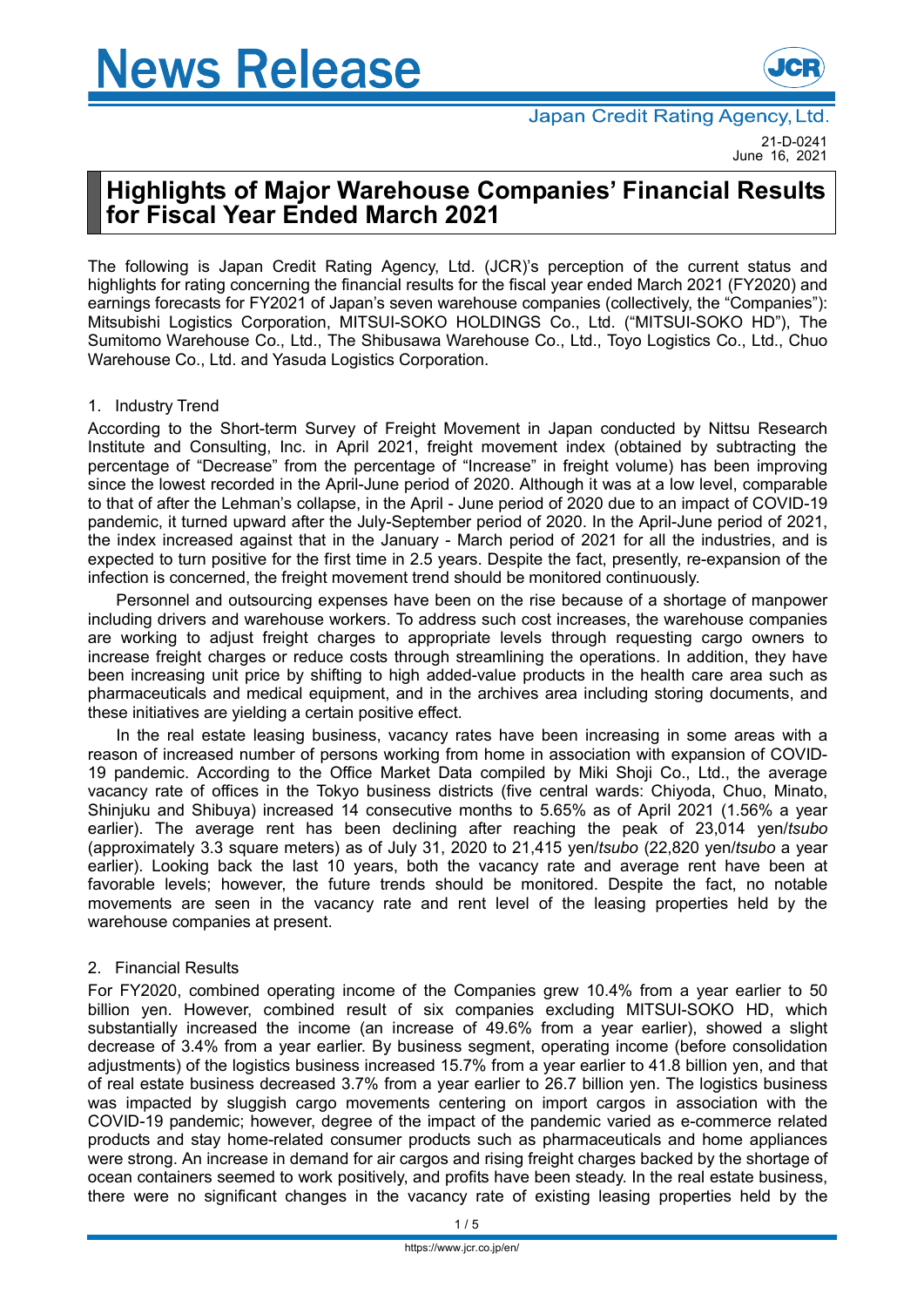

Companies; however, earnings were impacted by a decrease in the number of condominiums sold and decreased real estate leasing income in relation to temporary closing of some commercial facilities for some companies. By company, MITSUI-SOKO HD and Chuo Warehouse increased income, and the five companies, Mitsubishi Logistics, Sumitomo Warehouse, Shibusawa Warehouse, Toyo Logistics and Yasuda Logistics, decreased income. MITSUI-SOKO HD substantially increased the income due to increased cargo handling volume of home appliance manufactures in relation to expanded consumption by people staying home, etc., air cargos as well as integrated solution services-related logistics. For the five companies, which decreased income, the rate of decrease remained small in general due to increased handling volume of cargos through establishing new bases and commencing new transactions, and also support from the real estate business, a stable income source.

On the financial front, both of the combined indicators for the Companies as of March 31, 2021 improved as shown that equity ratio improved to 51.8% from 49.8% from a year earlier and DER improved to 0.53x from 0.61x from a year earlier. Equity capital increased to 760.6 billion yen from 668.3 billion yen a year earlier due to an increase in valuation difference on available-for-sale securities in relation to recovering stock market conditions in addition to accumulation of retained earnings. While capital investments were made for constructing or acquiring new warehouses, interest bearing debt decreased to 404.1 billion yen from 406.7 billion yen a year earlier due partly to disposing fixed assets and investment securities. The Companies have been maintaining favorable financial structures as they make investment in the businesses and provide shareholders with return under the certain financial discipline in general. MITSUI-SOKO HD, which is rebuilding the financial base, has substantially improved equity ratio and DER at 26.3% from 20.8% a year earlier and 1.72x from 2.56x a year earlier respectively due to holding down non-essential investments or investments, which do not require urgency, disposing strategic-holding securities and others.

#### 3. Highlights for Rating

Combined operating income of the Companies is projected to decrease 2.0% from a year earlier to 49 billion yen for FY2021. However, the five companies, excluding MITSUI-SOKO HD, which substantially increased income for the previous fiscal year, and Yasuda Logistics, which is making upfront investments, expect to increase income. Although the time of the end COVID-19 pandemic is still unforeseeable, moderate recovery can be expected both for domestic and international cargos along with progress of vaccinations and others. JCR views that the performance of the logistics business will likely be steady in general as cargo handling volume will increase due to commencement of operation of new facilities and others in addition to recovering cargo movements from the turmoil of the pandemic. For the real estate business, JCR continuously expects stable operation of properties held.

By company, MITSUI-SOKO HD projects operating income to decrease 25.3% from a year earlier to 13.2 billion yen for FY2021. As shown, the rate of decrease is large. This was because SG&A expense, which substantially decreased due to air cargo handling volume, a surge in air freight charges and restricted economic activities attributable to shortage of ocean containers occurred in the previous fiscal year, will be back to the normal level. Excluding these impacts of the pandemic, the profit level is on increase compared to that for FY2019, pre-pandemic period. Yasuda Logistics also expects operating income to decrease due mainly to an increase in operating expense in association with expansion of logistics facilities and reinforcing existing facilities, and others. Despite the fact, operation of the new facilities is smooth and earnings base is being reinforced. On the other hand, Sumitomo Warehouse expects a substantial increase in income to 13.5 billion yen, up 23.9% from a year earlier. It expects full year operation of the three new warehouses, which commenced operation in the previous fiscal year, and also an improvement in earnings of the marine transportation business in relation to recovery in transportation volume and freight charges, which hover at a high level, etc.

The Companies generally regard enhancing the business base of the logistics business as the core of the medium-term management plan, and thus attention is paid to an improvement in the earnings capacity of the business. To date, the Companies were working to collect appropriate charges in the event where costs were rising, including personnel and outsourcing expenses. Despite the fact, there is a limitation for shippers to accept increased logistics costs; therefore, unit price negotiations may become tough in the future. In order to maintain sustainable growth of the logistics business, it is important to expand high added-value businesses and overseas bases. The Companies have been focusing on handing cargos such as pharmaceuticals and documents, which require advanced storage technologies. The warehouses, which handle such cargos, require high expertize including appropriate temperature and air conditioning controls according to product features, securing necessary specialists and obtaining permissions / licenses; therefore, the unit prices of storage will tend to be higher. In addition, the Companies have been pursuing overseas development by setting up new bases and acquiring local businesses in China and Southeast Asian countries. While domestic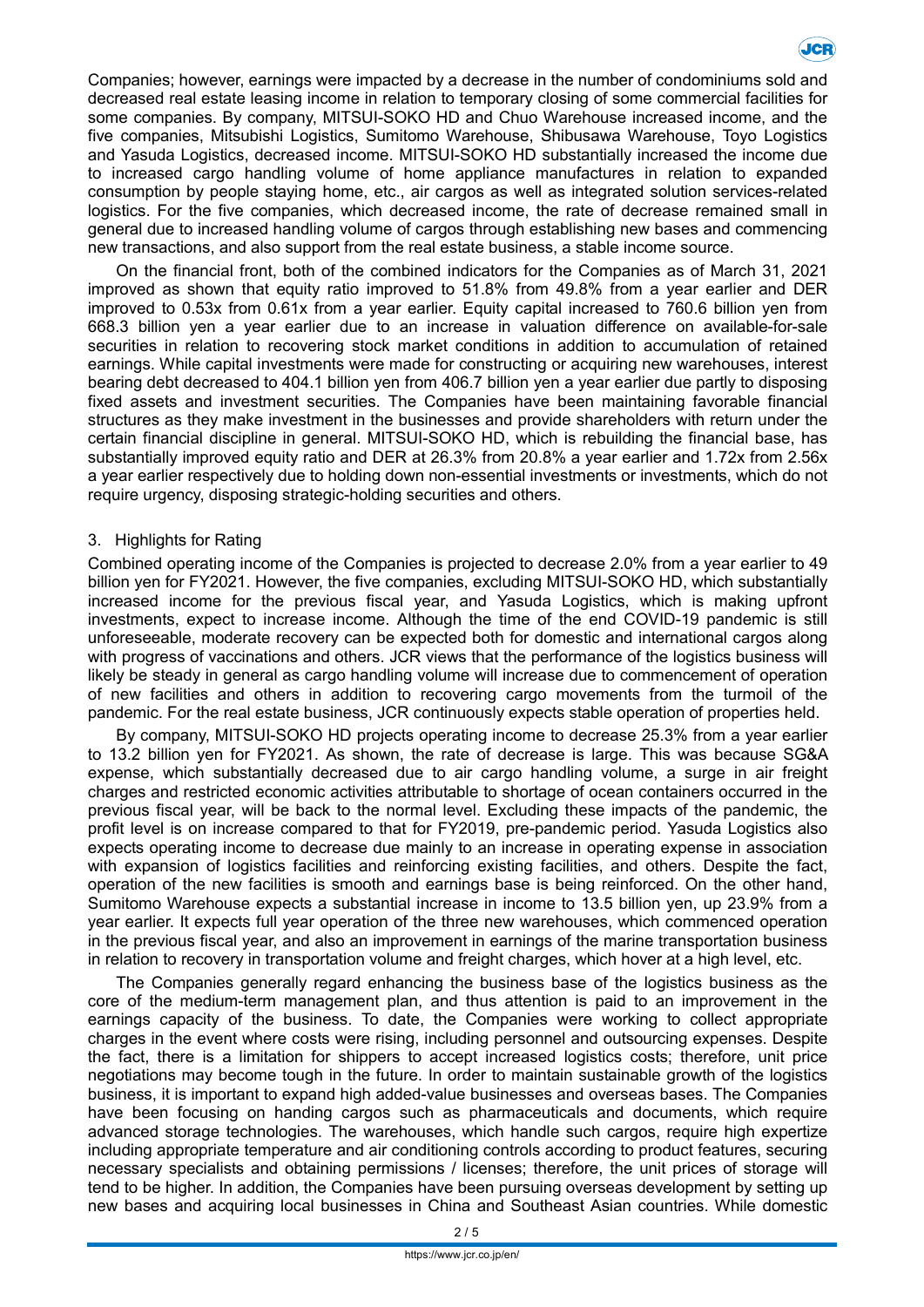

logistics demand is expected to decline due to a decrease in population, etc., supply chain revisions are being carried out at full scale due to the U.S.-China trade conflict and the pandemic, and significance of international transportation will increase further. JCR will therefore keep an eye on progress in overseas business expansion and profitability going forward.

JCR is also looking at capital spending and M&A activities needed for earnings growth, as well as their impact on the financial structure. Under the medium-term management plan, Mitsubishi Logistics intends to spend 100 billion yen in FY2019 through FY2021, and Sumitomo Warehouse intends to spend 50 billion yen in FY2020 through FY2022 and Shibusawa Warehouse intends to spend between 15 billion yen and 20 billion yen in FY2021 through FY2023 to construct new and additional warehouses, and develop real estate properties. They will observe certain financial discipline in executing the investments but may incur some financial burden temporarily. Close attention will thus be paid to whether they can improve the financial structure in the medium run by boosting earnings capacity with such investments.

Hiroyoshi Otsuka, Naoki Muramatsu

| (JPY 100 mn)                      |         |              |           |           |           |             |                |  |  |  |  |
|-----------------------------------|---------|--------------|-----------|-----------|-----------|-------------|----------------|--|--|--|--|
|                                   |         | Consolidated |           | Logistics |           | Real Estate |                |  |  |  |  |
|                                   |         | Operating    | Operating | Operating | Operating | Operating   | Operating      |  |  |  |  |
|                                   |         | Revenue      | Income    | Revenue   | Income    | Revenue     | Income         |  |  |  |  |
| Mitsubishi<br>Logistics<br>(9301) | FY2019  | 2,290        | 121       | 1,897     | 71        | 411         | 108            |  |  |  |  |
|                                   | FY2020  | 2,137        | 117       | 1.792     | 72        | 361         | 100            |  |  |  |  |
|                                   | FY2021F | 2,270        | 126       | 1,870     | 84        | 418         | 97             |  |  |  |  |
| MITSUI-<br>SOKO HD<br>(9302)      | FY2019  | 2,410        | 118       | 2,319     | 91        | 98          | 58             |  |  |  |  |
|                                   | FY2020  | 2,535        | 176       | 2,446     | 149       | 96          | 58             |  |  |  |  |
|                                   | FY2021F | 2,370        | 132       |           | 112       |             | 57             |  |  |  |  |
| Sumitomo<br>Warehouse<br>(9303)   | FY2019  | 1,917        | 111       | 1,826     | 106       | 107         | 54             |  |  |  |  |
|                                   | FY2020  | 1,920        | 109       | 1,828     | 103       | 107         | 55             |  |  |  |  |
|                                   | FY2021F | 2,000        | 135       | 1,907     | 131       | 109         | 56             |  |  |  |  |
| Shibusawa<br>Warehouse<br>(9304)  | FY2019  | 668          | 39        | 610       | 28        | 58          | 30             |  |  |  |  |
|                                   | FY2020  | 653          | 36        | 595       | 25        | 59          | 29             |  |  |  |  |
|                                   | FY2021F | 670          | 40        | 613       | 28        | 59          | 29             |  |  |  |  |
| <b>Toyo Logistics</b><br>(9306)   | FY2019  | 296          | 12        | 290       | 16        | 5           | $\overline{c}$ |  |  |  |  |
|                                   | FY2020  | 276          | 10        | 270       | 17        | 5           | $\mathbf 2$    |  |  |  |  |
|                                   | FY2021F | 277          | 10        |           |           |             |                |  |  |  |  |
| Chuo<br>Warehouse<br>(9319)       | FY2019  | 264          | 15        | 264       | 15        |             |                |  |  |  |  |
|                                   | FY2020  | 259          | 17        | 259       | 17        |             |                |  |  |  |  |
|                                   | FY2021F | 240          | 17        |           |           |             |                |  |  |  |  |
| Yasuda<br>Logistics<br>(9324)     | FY2019  | 466          | 34        | 396       | 32        | 75          | 22             |  |  |  |  |
|                                   | FY2020  | 477          | 32        | 417       | 32        | 65          | 21             |  |  |  |  |
|                                   | FY2021F | 515          | 29        |           |           |             |                |  |  |  |  |
| Total of seven<br>companies       | FY2019  | 8,314        | 453       | 7,606     | 361       | 758         | 277            |  |  |  |  |
|                                   | FY2020  | 8,259        | 500       | 7,610     | 418       | 696         | 267            |  |  |  |  |
|                                   | FY2021F | 8,342        | 490       |           |           |             |                |  |  |  |  |

(Chart 1) Consolidated Business Performance of Seven Warehouse Companies

(Source: Prepared by JCR based on financial materials of above companies) Notes:

\* Sumitomo Warehouse's logistics business includes marine transportation.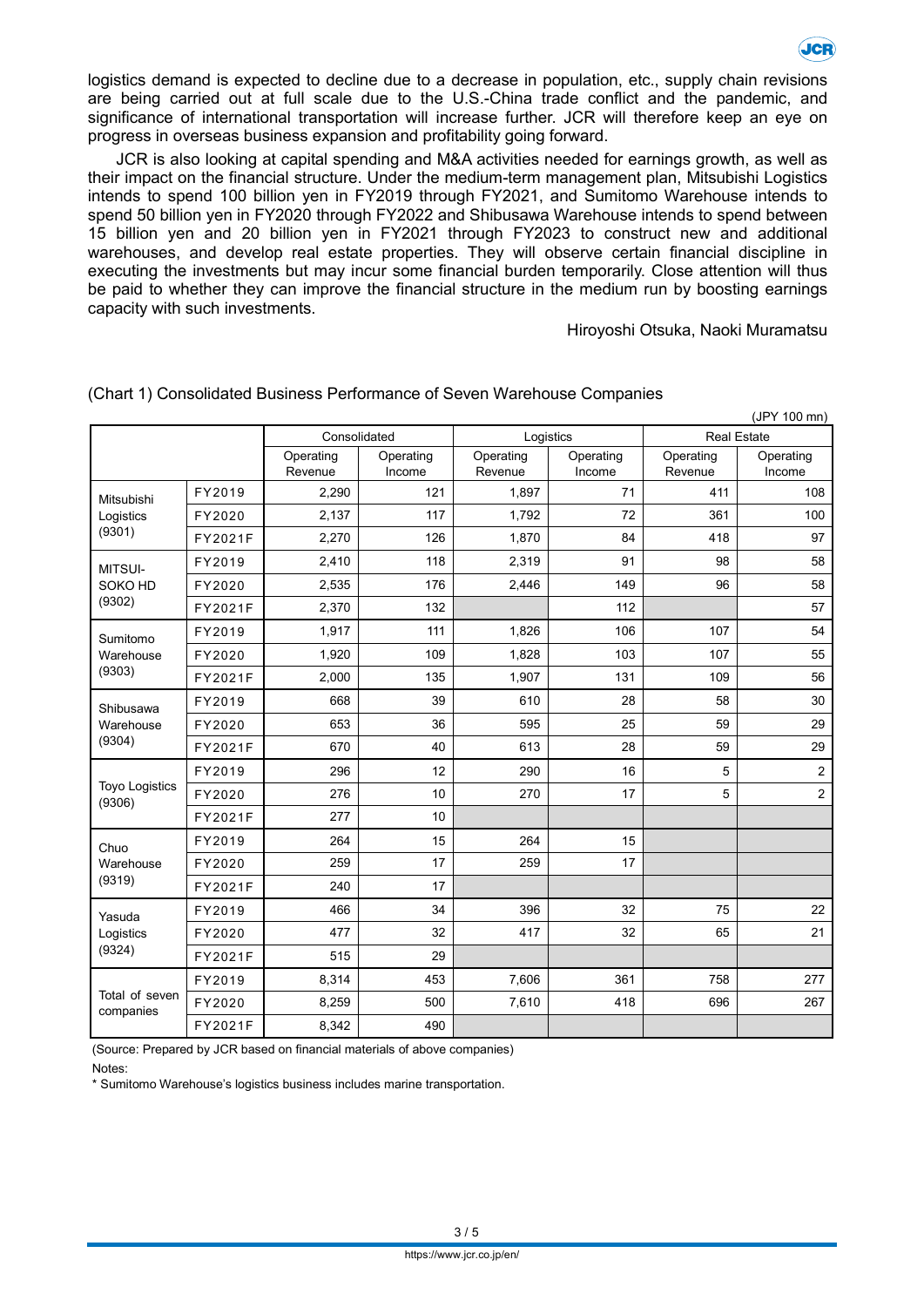

## (Chart 2) Financial Indicators of Seven Warehouse Companies

|                                   | (JPY 100 mn, %, times)       |        |        |        |        |        |  |  |  |
|-----------------------------------|------------------------------|--------|--------|--------|--------|--------|--|--|--|
|                                   |                              | FY2016 | FY2017 | FY2018 | FY2019 | FY2020 |  |  |  |
|                                   | <b>Equity Capital</b>        | 2,742  | 2,917  | 2,961  | 2,833  | 3,235  |  |  |  |
| Mitsubishi<br>Logistics<br>(9301) | Interest-bearing Debt        | 655    | 719    | 867    | 960    | 1,073  |  |  |  |
|                                   | <b>Equity Ratio</b>          | 63.0   | 63.1   | 61.4   | 60.5   | 60.4   |  |  |  |
|                                   | Interest-bearing Debt/EBITDA | 2.35   | 2.56   | 2.95   | 3.17   | 3.59   |  |  |  |
|                                   | Debt/Equity Ratio            | 0.24   | 0.25   | 0.29   | 0.34   | 0.33   |  |  |  |
| MITSUI-<br>SOKO HD<br>(9302)      | <b>Equity Capital</b>        | 377    | 440    | 474    | 497    | 626    |  |  |  |
|                                   | Interest-bearing Debt        | 1,688  | 1,576  | 1,424  | 1,270  | 1,078  |  |  |  |
|                                   | <b>Equity Ratio</b>          | 14.1   | 16.8   | 18.8   | 20.8   | 26.3   |  |  |  |
|                                   | Interest-bearing Debt/EBITDA | 9.46   | 9.02   | 6.47   | 5.80   | 3.84   |  |  |  |
|                                   | Debt/Equity Ratio            | 4.54   | 3.58   | 3.01   | 2.56   | 1.72   |  |  |  |
|                                   | <b>Equity Capital</b>        | 1,710  | 1,852  | 1,811  | 1,652  | 1,889  |  |  |  |
| Sumitomo                          | Interest-bearing Debt        | 723    | 867    | 723    | 928    | 875    |  |  |  |
| Warehouse                         | <b>Equity Ratio</b>          | 55.9   | 54.2   | 56.2   | 51.9   | 54.1   |  |  |  |
| (9303)                            | Interest-bearing Debt/EBITDA | 3.75   | 4.27   | 3.83   | 4.21   | 3.91   |  |  |  |
|                                   | Debt/Equity Ratio            | 0.43   | 0.47   | 0.40   | 0.56   | 0.46   |  |  |  |
|                                   | <b>Equity Capital</b>        | 408    | 419    | 422    | 435    | 479    |  |  |  |
| Shibusawa                         | Interest-bearing Debt        | 360    | 365    | 363    | 363    | 385    |  |  |  |
| Warehouse                         | <b>Equity Ratio</b>          | 42.9   | 43.4   | 43.1   | 44.0   | 45.9   |  |  |  |
| (9304)                            | Interest-bearing Debt/EBITDA | 5.65   | 5.54   | 5.17   | 4.98   | 5.34   |  |  |  |
|                                   | Debt/Equity Ratio            | 0.89   | 0.87   | 0.86   | 0.84   | 0.80   |  |  |  |
|                                   | <b>Equity Capital</b>        | 178    | 187    | 192    | 198    | 211    |  |  |  |
| Toyo                              | Interest-bearing Debt        | 126    | 139    | 136    | 133    | 139    |  |  |  |
| Logistics                         | <b>Equity Ratio</b>          | 45.9   | 45.8   | 46.2   | 48.1   | 49.3   |  |  |  |
| (9306)                            | Interest-bearing Debt/EBITDA | 5.66   | 5.91   | 5.10   | 4.85   | 5.45   |  |  |  |
|                                   | Debt/Equity Ratio            | 0.77   | 0.75   | 0.71   | 0.67   | 0.66   |  |  |  |
| Chuo                              | <b>Equity Capital</b>        | 365    | 385    | 384    | 384    | 403    |  |  |  |
|                                   | Interest-bearing Debt        | 41     | 38     | 36     | 51     | 54     |  |  |  |
| Warehouse                         | <b>Equity Ratio</b>          | 80.7   | 81.4   | 81.8   | 79.6   | 79.3   |  |  |  |
| (9319)                            | Interest-bearing Debt/EBITDA | 1.37   | 1.24   | 1.18   | 1.62   | 1.64   |  |  |  |
|                                   | Debt/Equity Ratio            | 0.12   | 0.10   | 0.09   | 0.13   | 0.14   |  |  |  |
|                                   | <b>Equity Capital</b>        | 609    | 660    | 662    | 682    | 759    |  |  |  |
| Yasuda                            | Interest-bearing Debt        | 247    | 280    | 286    | 359    | 433    |  |  |  |
| Logistics<br>(9324)               | <b>Equity Ratio</b>          | 55.8   | 55.0   | 54.6   | 53.1   | 51.6   |  |  |  |
|                                   | Interest-bearing Debt/EBITDA | 4.34   | 5.08   | 4.01   | 4.83   | 5.57   |  |  |  |
|                                   | Debt/Equity Ratio            | 0.42   | 0.43   | 0.43   | 0.53   | 0.57   |  |  |  |
| Total                             | <b>Equity Capital</b>        | 6,391  | 6,862  | 6,910  | 6,683  | 7,606  |  |  |  |
|                                   | Interest-bearing Debt        | 3,843  | 3,986  | 3,836  | 4,067  | 4,041  |  |  |  |
|                                   | <b>Equity Ratio</b>          | 49.3   | 50.0   | 50.6   | 49.8   | 51.8   |  |  |  |
|                                   | Interest-bearing Debt/EBITDA | 4.66   | 4.78   | 4.25   | 4.29   | 3.99   |  |  |  |
|                                   | Debt/Equity Ratio            | 0.60   | 0.58   | 0.56   | 0.61   | 0.53   |  |  |  |

(Source: Prepared by JCR based on financial materials of above companies)